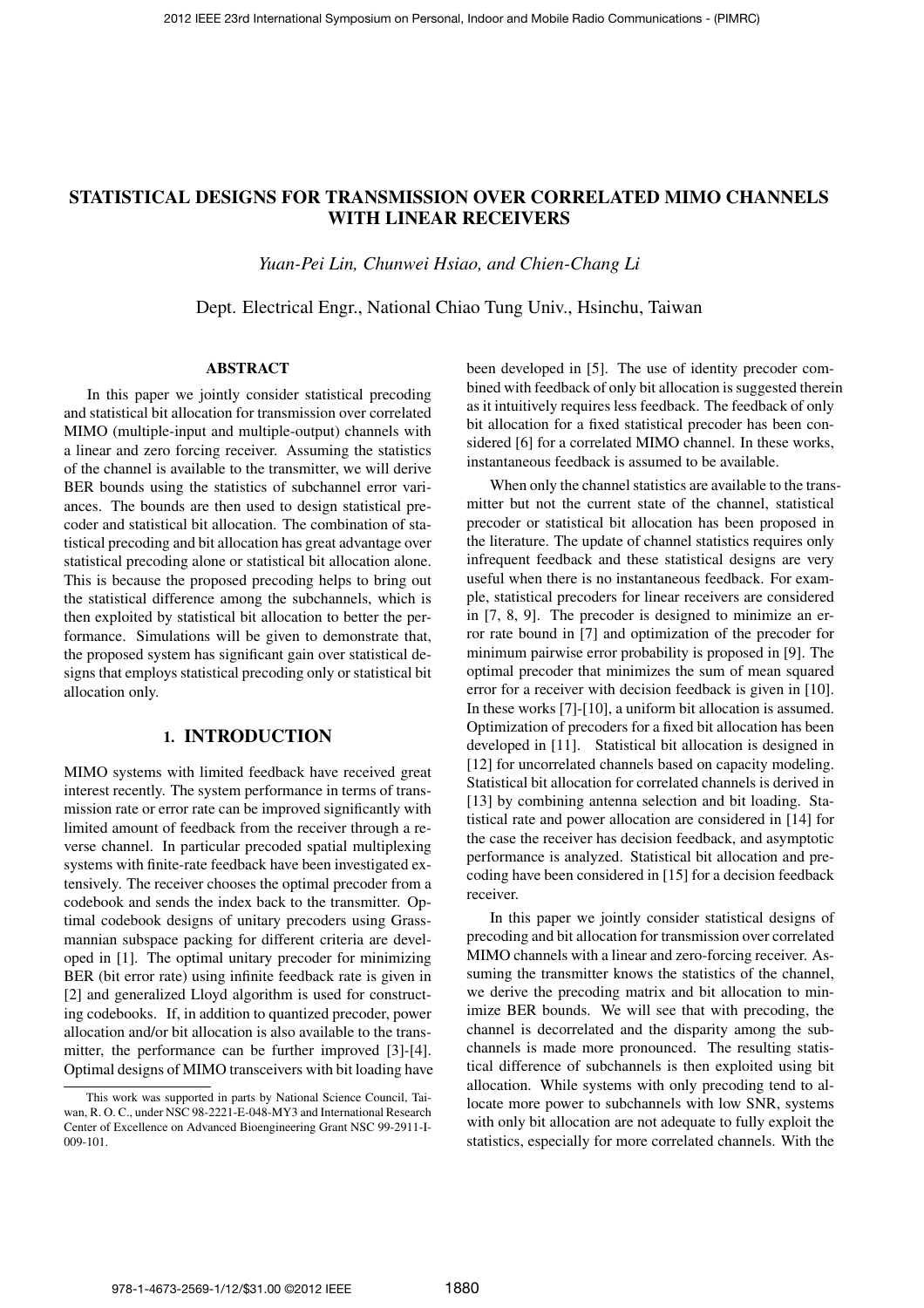proposed combination of statistical precoding and bit allocation very good performance can be obtained compared to that with statistical precoding alone or with statistical bit allocation alone, as will be demonstrated in simulation examples.

The sections are organized as follows. In Sec. 2, we give the MIMO system model of the proposed system. In Sec. 3., statistical precoder and bit allocation are derived. Simulation results are given in Sec. 4 and a conclusion is given in Sec. 5. *Notation.* Boldfaced lower case letters represent vectors and boldfaced upper case letters are reserved for matrices. The notation  $A^{\dagger}$  denotes transpose-conjugate of **A**. The function  $E[y]$  denotes the expected value of a random variable y.

# 2. SYSTEM MODEL OF THE STATISTICAL SYSTEM

Consider the MIMO system with  $M_t$  transmit antennas and  $M_r$  receive antennas in Figure 1. The channel is modeled by an  $M_r \times M_t$  memoryless matrix **H** with  $M_r \times 1$  additive white Gaussian channel noise **q** that has zero mean and variance  $N_0$ . The channel considered in this paper is of the form

$$
\mathbf{H} = \mathbf{H}_w \mathbf{R}_t^{1/2},\tag{1}
$$

where  $\mathbf{H}_w$  is an  $M_r \times M_t$  matrix whose elements are independent Gaussian random variables with unit variance and  $\mathbf{R}_t$ , of dimensions  $M_t \times M_t$ , is the transmit correlation matrix. This model is useful for downlink transmission when the receive antennas are well separated. The precoder **F** is an  $M_t \times M$  matrix, where  $M \leq \min(M_t, M_r)$  is the number of subchannels. The  $M \times 1$  input vector **s** consists of uncorrelated modulation symbols,  $s_0, s_1, \cdots, s_{M-1}$ , of zero mean and unit variance. The total transmission power  $E[\mathbf{x}^{\dagger}\mathbf{x}]$  is  $P_t$ , where **x** is the transmitter output as indicated in Figure 1. The actual number of symbols transmitted can be smaller than M if one or more subchannels are loaded with zero bits. The receiver is linear and zero forcing. The  $M \times M_r$  receive matrix **G** is given by  $(\mathbf{F}^\dagger \mathbf{H}^\dagger \mathbf{H} \mathbf{F})^{-1} \mathbf{F}^\dagger \mathbf{H}^\dagger$ [16]. Define the error vector at the output of the receiver as  $\mathbf{e} = \hat{\mathbf{s}} - \mathbf{s}$ . It has autocorrelation matrix  $\mathbf{R}_e = E[\mathbf{e}\mathbf{e}^\dagger]$  given by [16] by  $[16]$ 

$$
\mathbf{R}_e = N_0 (\mathbf{F}^\dagger \mathbf{H}^\dagger \mathbf{H} \mathbf{F})^{-1}.
$$
 (2)

The k-th subchannel error is  $\sigma_{e_k}^2 = [\mathbf{R}_e]_{kk}$  and the error variance averaged over the random channel is  $\overline{\sigma}_e^2$ ror variance averaged over the random channel is  $\overline{\sigma}_{e_k}^2 = E[\sigma^2]$  $E[\sigma_{e_k}^2].$ 

It has been shown that  $\prod_{k=0}^{M-1} \overline{\sigma}_{e_k}^2$  can be bounded using the eigen values of  $\mathbf{R}_t$  [6]. Let the eigen decomposition of **R**<sub>t</sub> be  $\mathbf{U}_t \Lambda_t \mathbf{U}_t^{\dagger}$ , where  $\Lambda_t$  is a diagonal matrix with diagonal elements  $\lambda_{t,i}$  ordered by  $\lambda_{t,0} \geq \lambda_{t,1} \geq \cdots \lambda_{t,M_t-1}$ . Assume  $\lambda_{t,M-1} > 0$  and  $M_r > M$ , then  $\prod_{k=0}^{M-1} \overline{\sigma}_{e_k}^2$  is



Figure 1: A MIMO system with  $M_t$  transmit antennas and  $M_r$  receive antennas.

bounded by

$$
\prod_{k=0}^{M-1} \overline{\sigma}_{e_k}^2 \ge \prod_{k=0}^{M-1} \frac{N_0}{P_t/M} (M_r - M)^{-1} \lambda_{t,k}^{-1}.
$$
 (3)

The above inequality becomes an equality when we choose  $\mathbf{F} = \sqrt{P_t/M}\mathbf{U}_{t,M}$ , where  $\mathbf{U}_{t,M}$  is the submatrix of  $\mathbf{U}_t$ that consists of the first  $M$  columns of  $U_t$ .

## 3. STATISTICAL BIT ALLOCATION AND STATISTICAL PRECODER

In this section, we will consider statistical designs of bit allocation and precoder. Assuming the inputs  $s_k$  are  $b_k$ -bit QAM symbols, the number of bits transmitted per channel use  $R_b$  is thus  $\sum_{k=0}^{M-1} b_k$ . The kth symbol error rate (SER) is well approximated by [17]:

$$
SER_k = 4(1 - 2^{-b_k/2})Q\left(\sqrt{\frac{3}{(2^{b_k} - 1)\sigma_{e_k}^2}}\right), \quad (4)
$$

where  $Q(y) = 1/\sqrt{2\pi} \int_{y}^{\infty} e^{-t^2/2} dt, y \ge 0$ . Assume the transmission rate is high and by is large enough so that 1 transmission rate is high and  $b_k$  is large enough so that  $1 - 2^{-b_k/2} \approx 1$  and  $2^{b_k} - 1 \approx 2^{b_k}$  then  $2^{-b_k/2} \approx 1$  and  $2^{b_k} - 1 \approx 2^{b_k}$ , then

$$
SER_k \approx 4Q\left(\sqrt{3\cdot 2^{-b_k}\sigma_{e_k}^{-2}}\right),\tag{5}
$$

When Gray code is used, the kth subchannel BER can be approximated by  $BER_k \approx SER_k/b_k$ . Then the instantaneous BER averaged over the  $M$  subchannels  $BER =$  $\frac{1}{R_b} \sum_{k=0}^{M-1} b_k BER_k$  can be approximated by

$$
BER \approx \frac{1}{R_b} \sum_{k=0}^{M-1} 4Q\left(\sqrt{3 \cdot 2^{-b_k} \sigma_{e_k}^{-2}}\right).
$$
 (6)

It is shown in [16] that  $Q(\sqrt{3/y})$  is a convex function of y<br>for  $y \le 1$  and a concave function of y for  $y > 1$ for  $y \le 1$  and a concave function of y for  $y > 1$ .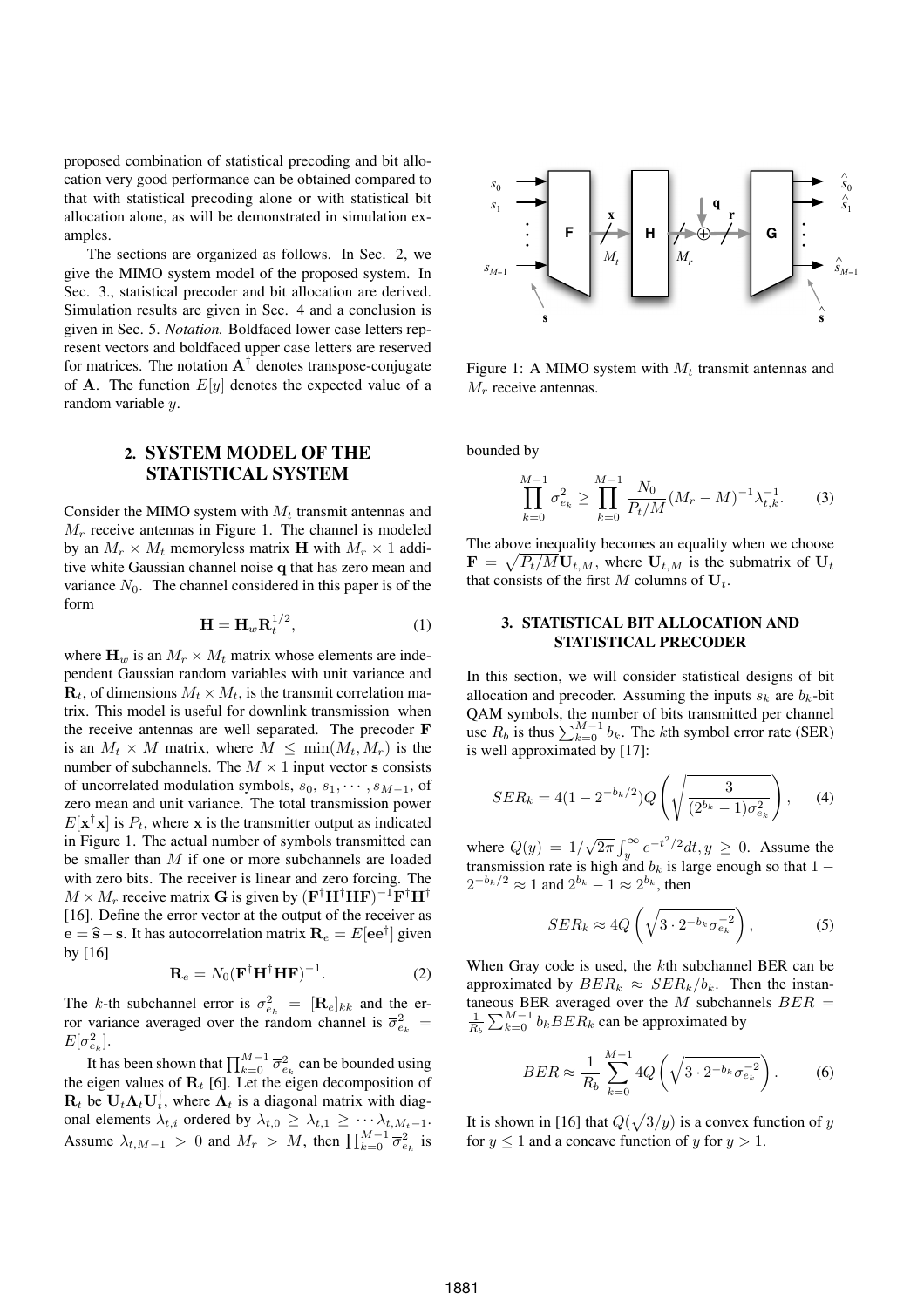Consider first the case that the SNR is low so that  $2^{b_k} \sigma_{e_k}^2 >$ 1 and the concavity of  $Q(\sqrt{3/y})$  holds. Using Jensen's in-<br>equality for concave functions, we have equality for concave functions, we have

$$
Q\left(\sqrt{3\cdot 2^{-b_k}\sigma_{e_k}^{-2}}\right) \lesssim Q\left(\sqrt{3\cdot 2^{-b_k}\overline{\sigma}_{e_k}^{-2}}\right),\quad (7)
$$

where  $\overline{\sigma}_{e_k}^2 = E[\sigma_{e_k}^2]$  is the *k*th error variance averaged over<br>the channel **H**. Then the BER in (6) averaged over the chanthe channel **H**. Then the BER in (6) averaged over the channel, can be bounded as  $E[BER] \lesssim \phi$ , where

$$
\phi = \frac{4}{R_b} \sum_{k=0}^{M-1} Q\left(\sqrt{\frac{3}{2^{b_k} \overline{\sigma}_{e_k}^2}}\right).
$$
 (8)

As  $Q(\sqrt{3/y})$  is concave, we have

$$
\phi \le \frac{4M}{R_b} Q\left(\sqrt{\frac{3}{\frac{1}{M}\sum_{k=0}^{M-1} 2^{b_k} \overline{\sigma}_{e_k}^2}}\right).
$$
 (9)

Using  $\sum_{k=0}^{M-1} b_k = R_b$  and the arithmetic mean-geometric mean inequality, the right hand side of (9) has the following lower bound  $\phi_1 = \frac{4M}{R_b} Q\left(\sqrt{3 \cdot 2^{-R_b/M} \prod_{k=0}^{M-1} \overline{\sigma}_{e_k}^{-2/M}}\right)$ The lower bound is achieved if and only if  $2^{b_k} \overline{\sigma}_{e_k}^2$  are of the same value for all k. This requires same value for all  $k$ . This requires

$$
b_k = \frac{1}{M} \sum_{\ell=0}^{M-1} \log_2(\overline{\sigma}_{e_{\ell}}^2) - \log_2(\overline{\sigma}_{e_k}^2) + R_b/M.
$$
 (10)

In this case, the inequality in (9) also becomes an equality and thus  $\phi \approx \phi_1$ , a quantity that is independent of bit allocation. Using the inequality in (3), we have  $\phi \ge \phi_2$ , where

$$
\phi_2 = \frac{4M}{R_b} Q \left( \sqrt{3 \cdot 2^{-\frac{R_b}{M}} (M_r - M) \frac{P_t}{MN_0} \prod_{k=0}^{M-1} \lambda_{t,k}^{1/M}} \right),\tag{11}
$$

and the equality holds when  $\mathbf{F} = \sqrt{P_t/M}\mathbf{U}_{t,M}$  and bits allocated as in (10). The above precoder has also been shown to be optimal for different transmission systems in the literature, eg., [9, 15, 18].

Now consider the case SNR is large so that  $2^{b_k} \sigma_{e_k}^2 < 1$ <br>the convenition of  $O(\sqrt{2L})$  halds. We see a subject the set of and the convexity of  $Q(\sqrt{3/y})$  holds. We can apply Jensen's<br>inequality for convex functions, then the inequality in (7) inequality for convex functions, then the inequality in (7) is reversed and  $\phi$  in (8) becomes a lower bound of BER. Therefore  $\phi$  is an upper bound of BER in low SNR region and a lower bound in high SNR region. For low SNR we would like to have  $\phi$  minimized. For high SNR we would also like to have  $\phi$  minimized because the BER can not be small if  $\phi$  is large. Using an approach similar to that in the low SNR case, it can be verified that  $\phi$  is minimized for the same choices of bit allocation and precoder.

Note that when the precoder  $\mathbf{F} = \sqrt{P_t/M}\mathbf{U}_{t,M}$ , the channel is decorrelated as the equivalent channel seen by the input of the transmitter is

$$
\mathbf{H}\mathbf{F} = \mathbf{H}_w \mathbf{U}_t \mathbf{\Lambda}_t^{1/2} \begin{bmatrix} \mathbf{I}_M \\ \mathbf{0} \end{bmatrix} . \tag{12}
$$

As  $U_t$  is unitary,  $HF$  is statistically the same as [19]

$$
\mathbf{H}_{w} \Lambda_{t}^{1/2} \begin{bmatrix} \mathbf{I}_{M} \\ \mathbf{0} \end{bmatrix} . \tag{13}
$$

Effectively, the transmitter inputs are first scaled and then passed to the uncorrelated channel  $\mathbf{H}_w$ . In this case the kth subchannel error variance averaged over the channel is given by

$$
\overline{\sigma}_{e_k}^2 = \frac{N_0}{(M_r - M)P_t/M} \lambda_{t,k}^{-1},\tag{14}
$$

which is inversely proportional to the eigen value  $\lambda_{t,k}$ . For subchannels with larger  $\lambda_{t,k}$  the corresponding subchannel error variances are statistically smaller. The statistical difference among the subchannels can then be exploited using bit allocation to have a lower error rate. The bit allocation formula in (10) in general yields real numbers. For high SNR, we can obtain the optimal integer bit allocation using the greedy algorithm in [20] because for high SNR  $\phi$  is a convex function of  $b_k$  for a given precoder. So the greedy algorithm can be applied to find the optimal integer bit allocation. The bit allocation thus computed depends on the SNR  $P_t/N_0$ . However simulations show that the bit allocation is insensitive to SNR. We get the same optimal integer bit allocation for moderate to high SNR. Note that the BER bound in  $(11)$  depends on M. We can evaluate the bound for each M between 0 and  $M_t$  and choose the one that has the smallest BER bound.

#### 4. SIMULATION EXAMPLE

The exponential correlation model in [21] is used to generate the random channel, in which the Hermitian matrix  $\mathbf{R}_t$  is given by  $[\mathbf{R}_t]_{mn} = \gamma^{n-m}$ , for  $0 \leq m \leq n < M_t$ , where  $\gamma$  is the correlation coefficient between neighboring antennas. In the following Monte Carlo simulations,  $10^6$ channel realizations are used. The statistical bit allocation for the proposed system is computed using the greedy algorithm for high SNR  $P_t/N_0$ .

**Example 1.** In this example,  $M_r = 6$ ,  $M_t = 4$ ,  $R_b = 8$ , and  $\rho = 0.7$ . We plot the BER performance of the proposed system with statistical precoding and statistical bit allocation for different number of subchannels M in Figure 2. We have also shown the statistical bound  $\phi_2$  computed in (11) for different M. The curve of  $\phi_2$  for  $M = 2$  falls below those for  $M = 3$ ,  $M = 4$  and  $M = 1$ . We can see that the BER for  $M = 2$  is the smallest, followed by the cases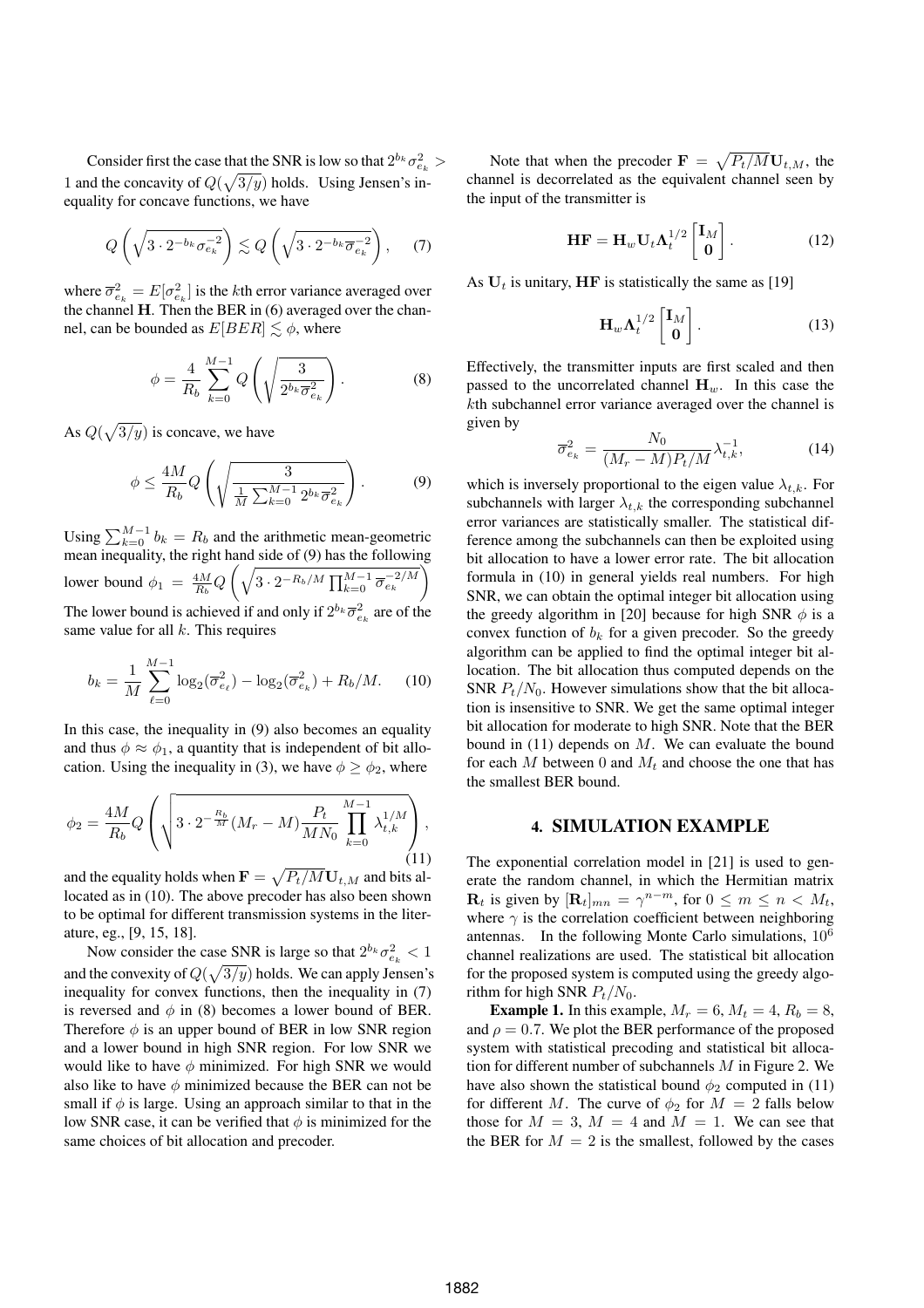

Figure 2: BER simulations for different number of subchannels M.

of  $M = 3$ ,  $M = 4$  and  $M = 1$ , in the same order as the curves of  $\phi_2$ . Although minimizing  $\phi_2$  does not guarantee that the BER is also minimized, the statistical bound  $\phi_2$  is a good reference for determining the number of substreams to be transmitted. We will use  $\phi_2$  to determine M for the proposed system in the following example.

**Example 2.** In this example,  $M_r = 5$ ,  $M_t = 4$ , and  $R_b = 12$ . The BER of the proposed statistical Precoding and Bit allocation system (P-BA) is shown in Figure 3 for correlated channels with  $\gamma = 0, 0.3$ , and 0.7. The statistical integer bit allocation for these 3 cases are, respectively,  $(4, 4, 4, 0), (5, 4, 3, 0),$  and  $(7, 5, 0, 0)$ . For a more correlated channel, there is more disparity among the subchannel error variances. The resulting bit allocation is more skewed and bit allocation is particularly useful.

Also shown in the figure is the system 'BA', which uses statistical bit allocation but no precoding (identity precoder). The bit allocation is computed in the same way as the proposed system. In addition we have shown in the figure two statistical precoding systems with linear and zero forcing receivers,  $P_{KS}$ ' [7] and ' $P_{LL}$ ' [9]. In [7] the precoder is designed to minimize a BER bound while in [9] the objective is the pairwise symbol error probability and the optimal precoder is  $U_t$ . Compared to these statistical designs with linear receivers, the proposed system requires a significantly smaller power for the same BER, especially when the correlation among the transmit antennas is high. For example, for BER =  $10^{-4}$ , the gain of the proposed system over the two precoding systems is around 4 dB when  $\rho = 0$  and the gain increases to 8.5 dB in the higher correlation case  $\rho = 0.7$ . The bit-allocation-only system 'BA' has the same performance as the 'P-BA' system when  $\rho = 0$ , but the gap

widens as the correlation increases. The difference between 'P-BA' and 'PLLJ' can be viewed as the gain of bit allocation as the precoders in both systems come from the eigen vectors of  $\mathbf{R}_t$ . Also the gap between 'P-BA' and 'BA' represents the gain of precoding as bit allocation in these two systems are computed in the same way. For comparison, we have also plotted the statistical precoding system with a decision feedback receiver, ' $P_{LZW}$ ' [10]. In [10] the design of the precoder involves more sophisticated optimization and the implementation of the receiver is more complex due to decision feedback. We observe that the proposed system has BER comparable to that of  $P_{LZW}$ ' although 'P-BA' has a lower design and implementation cost.

#### 5. CONCLUSION

In this paper, we proposed the combination of statistical precoding and statistical bit allocation for correlated MIMO channels with a linear and zero forcing receiver. We have derived statistical precoder and bit allocation for minimizing BER bounds when the receiver is linear and zero forcing. The statistical precoder decorrelates the channel and in the process brings out the statistical disparity among the subchannels. The disparity is then exploited using bit allocation. Simulations showed that a good performance can be achieved using the proposed statistical precoding and statistical bit allocation compared to systems that employ only statistical precoding or only statistical bit allocation.

### 6. REFERENCES

- [1] D. J. Love, and R. W. Heath, Jr., "Limited feedback unitary precoding for spatial multiplexing systems," *IEEE Trans. Information Theory,* vol. 51, no. 8, Aug. 2005.
- [2] S. Zhou, and B. Li, "BER criterion and codebook construction for finite-rate precoded spatial multiplexing with linear receivers," *IEEE Transaction on Signal Processing*, vol. 54, no. 5, pp. 1653-1665, May 2006.
- [3] R. Yellapantula, Y. Yao, and R. Ansari,"Unitary precoding and power control in MIMO systems with limited feedback," *Proc. IEEE Wireless Communications and Networking Conference,* 2006.
- [4] M. A. Sadrabadi, A. K. Khandani, and F. Lahouti, "Channel feedback quantization for high date rate MIMO systems," *IEEE Trans. Wireless Communications,* vol. 5, no. 12, Dec. 2006.
- [5] C. C. Weng, C. Y. Chen, and P. P. Vaidyanathan "MIMO transceivers with decision feedback and bit loading: theory and optimization," *IEEE Trans. Signal Processing*, vol. 58, no. 3, March 2010.
- [6] Y.-P. Lin, H.-C. Chen, and P. Jeng, "Bit allocation and statistical precoding for correlated MIMO channels with limited feedback," *IEEE Trans. Vehi. Tech.*, Feb. 2012.